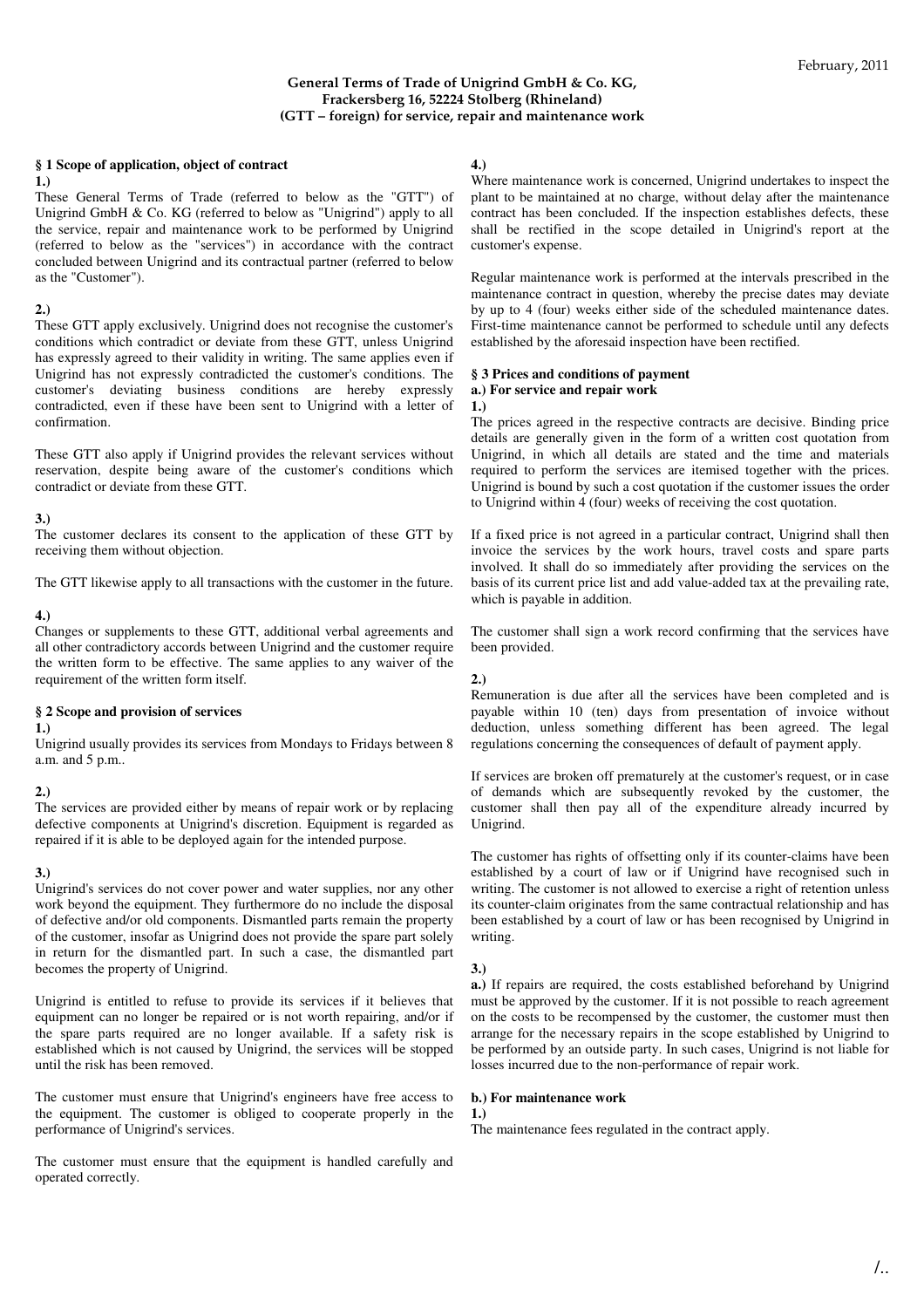### **2.)**

Maintenance fees are due within 10 (ten) days from presentation of invoice and payable to Unigrind without charges. The legal regulations concerning the consequences of default of payment apply.

### **3.)**

The materials used for normal repairs during maintenance work shall be invoiced separately and shall be remunerated additionally by the customer, unless this involves a warranty case.

Unigrind reserves the right to increase or reduce its maintenance fees in line with cost changes that occur, these being due in particular, although not limited to, collective bargaining agreements. If an increase amounts to more than 5 (five) % of the rate of fees agreed, the customer has the right to dissolve the contract, although it must avail itself of this right within 4 weeks from the announcement of the change.

The customer loses this right once this deadline has expired.

# **c) General provisions**

#### **1.)**

Outside costs, such as costs for compiling/providing certificates of origin, authentications, legalisations, apostilles or other deeds prepared by official offices, institutions (e.g. ICC), consulates etc., are invoiced additionally by Unigrind and are payable by the customer in addition.

# **2.)**

If it has been agreed that Unigrind is to provide services in addition to the delivery, e.g. commissioning and/or training etc., and if payments are due after provision of such services in accordance with the agreement, these payments are then also regarded as due even if the additional services are not used or called up by the customer, despite an appropriate offer from Unigrind to provide these services, for reasons which Unigrind is not responsible, or are delayed for some other reason.

# **§ 4 Offers and conclusion of contract (and offer and contractual documents)**

### **1.)**

Orders placed by the customer represent binding offers of contract which Unigrind can accept within 2 (two) weeks by sending a confirmation of order or by providing the service in question. The date of Unigrind's letter of confirmation is regarded as the date on which the contract is concluded.

Offers and/or cost quotations submitted beforehand by Unigrind are nonbinding and free of obligation.

### **2.)**

Unigrind reserves all rights of ownership and copyrights to illustrations, drawings, calculations and other documents. The same applies to written documents marked as confidential. Such may not be passed on to third parties without prior express approval from Unigrind in writing.

# **§ 5 Provision of services**

# **1.)**

Dates stated by Unigrind for the provision of services are non-binding, unless something different has been agreed in the relevant contract.

# **2.)**

Delivery dates and deadlines agreed are extended by the period in which the customer is in default of its obligations towards Unigrind.

Agreed delivery deadlines are furthermore extended reasonably if unforeseen circumstances occur which are beyond the control of Unigrind, such as an Act of God (Force Majeure), e.g. operational breakdowns, strikes, lock-outs, delays in receiving supplies, fire, flooding, earthquakes, other natural catastrophes, normative acts of organs of the state, export/import sanctions, acts of war declared or undeclared, sanctions, boycotts etc.. Deadlines are then extended by the duration of these circumstances plus a reasonable start-up time to rectify the consequences of these circumstances. In important cases, Unigrind shall notify the start and end of such hindrances to the customer without delay.

All liability on the part of Unigrind is excluded in the aforesaid cases.

# **3.)**

If Unigrind is in default, the customer must grant a reasonable period of grace in writing with the threat of rejection. Once this period of grace has expired fruitlessly, the customer is entitled to withdraw from the contract.

### **4.)**

If the customer suffers losses due to a delay for which Unigrind is responsible, the customer is then entitled to demand recompense in the scope determined by the following § 7 of these GTT.

However, this only applies if the customer has properly fulfilled all of its contractual obligations.

### **5.)**

If the customer is in default of acceptance or infringes other duties of cooperation, Unigrind is entitled to demand recompense for the losses it incurs, including any added expenditure.

#### **§ 6 Liability for defects 1.)**

Unigrind provides a warranty for any defects by means of subsequent performance. If subsequent performance fails, the customer can demand a reduction in the remuneration (diminution) or in the case of services, rescind the contract (withdrawal), or in the case of maintenance work terminate the contract. The same applies if Unigrind seriously and definitively refuses subsequent performance.

The customer has no right of withdrawal / termination if Unigrind is culpable of only a minor infringement of duty.

The foregoing claims due to defects expire by limitation of time in 1 (one) year.

This does not apply if claims to damages due to defects are concerned.

§ 7 below applies to claims to damages due to defects.

Unigrind does not grant guarantees in the legal sense to the customer.

# **§ 7 liability for damages**

### **1.)**

Liability for infringements of contractual duties, for illicit acts and other claims is limited to malice aforethought and gross negligence. This does not apply to fatalities, physical injuries or harm to the health of the customer, claims concerning the violation of cardinal duties (these being duties resulting from the nature of the contract and the infringement of which make the achievement of the purpose of contract doubtful) and recompense for default damages. Insofar, Unigrind is liable for each degree of culpability.

Liability in case of default of performance, however, is limited to flat-rate recompense of 0.5% of the value of the services for each completed week of default, although to a maximum 5 (five) % of the value of the services.

Insofar as liability is not excluded for losses attributable to slight negligence and which do not concern fatalities, physical injuries or harm to the health of the customer, such claims expire by limitation of time within one year starting from the date on which the claim arises or, in case of claims to damages due to a defect, from acceptance of the work.

Insofar as liability for claims to damages against Unigrind has been excluded or limited, the same applies to personal liability for claims to damages on the part of Unigrind's staff, workers, employees, representatives and vicarious agents.

The foregoing limitations to and exclusion of liability likewise apply to infringements of duty caused by slight negligence on the part of Unigrind's vicarious agents..